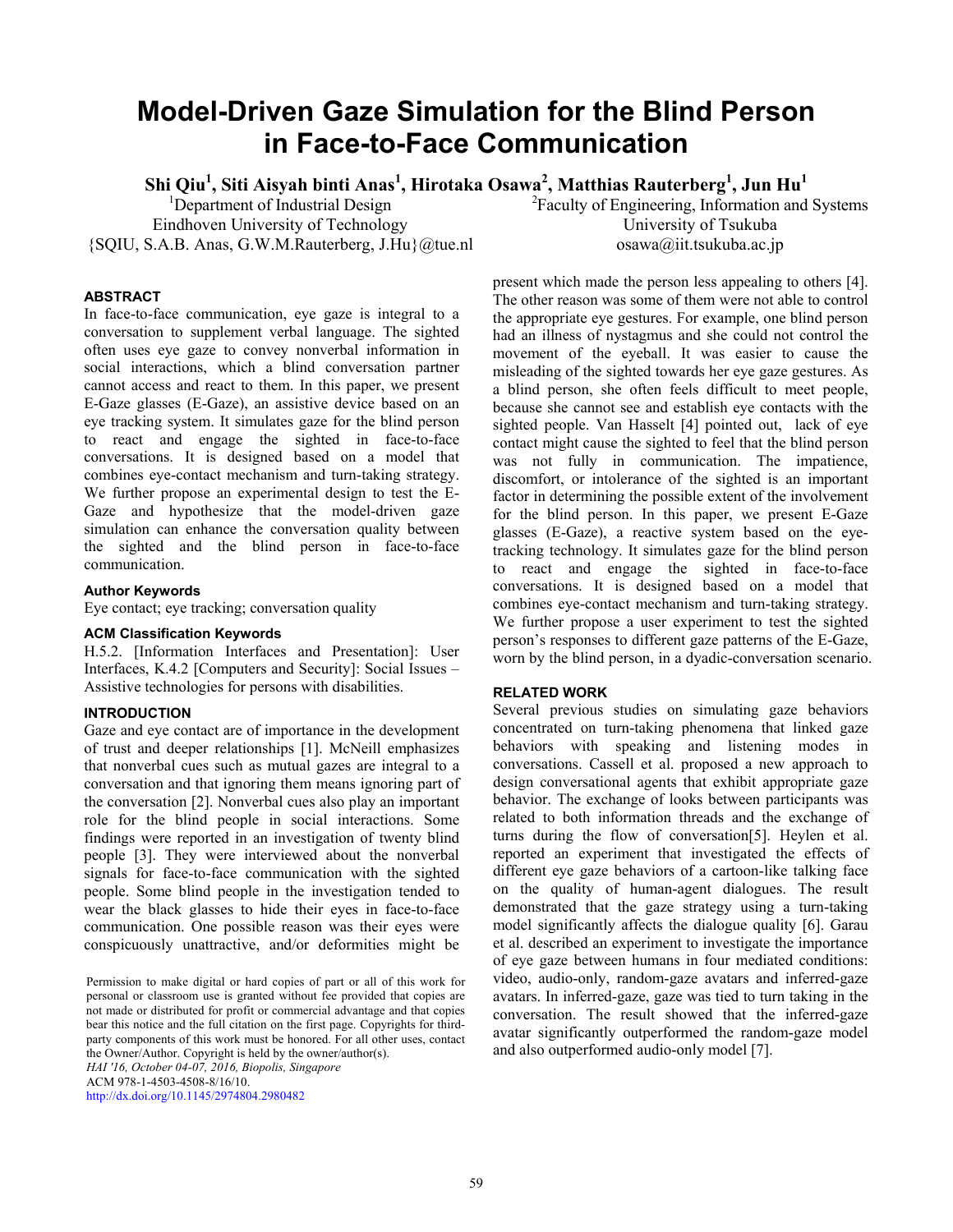# **E-GAZE GLASSES**

We presented our design concept of E-Gaze in a previous study [8]. It is a wearable device, worn by the blind person as glasses (Figure 1) and displays two basic gaze patterns: "look at" and "look away" from the sighted based on whether the blind person is talking. When the blind person starts talking, E-Gaze will "look away" from the sighted to concentrate on what the blind person is going to say; when she ends talking, E-Gaze will "look at" the sighted to establish the "eye contact" when giving the sighted an opportunity to take the turn. If the sighted stares at E-Gaze, E-Gaze will "look away" to avoid the long gaze.



**Figure 1.Design concept of the E-Gaze.** 

#### **Model-Driven Gaze Simulation**

A number of studies that investigated the role of gaze in human-avatar communication and provided the evidence that proper eye gaze behavior of the avatar elicited more natural responses in human users[6][7]. Most avatar systems display gaze behaviors based on turn-taking strategies rather than being reactive. In reactive systems, the sighted person's gaze behavior should trigger an instant response from the avatar side which in turn influences the user, resulting in a tightly coupled feedback loop [9]. These reactive responses can be triggered by tracking eye gaze from the sighted.

In our gaze model, E-Gaze is capable of reacting to the sighted person's current gaze using an eye tracker. The gaze model combines eye contact mechanism with turn-taking strategy which can distinguish while listening and while speaking modes in a conversation flow. We basically copy the timing of the eye gaze from research on dyadic conversations between a human and a humanoid avatar [7][10]. In this model, whenever the sighted is looking at E-Gaze, it displays "look at" eye gaze and tries to establish the eye contact with the sighted. The timing of E-Gaze "look at" and "look away" is slightly adapted depending on whether the blind person is talking or listening to account for the fact people look more at the person when listening than when speaking[1].

More specifically, we define four states of the sighted in the dyadic conversation with the blind person: **looking at & speaking (LS)**, **looking at & quiet (LQ)**, **looking away & quiet (AQ)** and **looking away & speaking (AS)**. The blind person also has the same four states since they are peer-to-peer in the conversation. The state machine diagram (Figure 2) describes four states and

their transitions. The corresponding eye gaze animations of each state are presented as follows:

**LS:** when the sighted is speaking and she is looking towards E-Gaze, E-Gaze displays a "look at" eye gaze for 2.5 seconds to establish an eye contact with the sighted and then "look away" for 1.6 seconds. After that, E-Gaze displays an average frequency of 17 "look at" glances per minute if the state continues. For "look at" partner gaze (Figure 3(a)), E-Gaze eyes focus directly ahead. There are two types of the "look away" eye gaze: left look away (Figure  $3(b)$ ) and right look away (Figure  $3(c)$ ). In order to avoid repeated eye gaze animation, E-Gaze randomly displays one of the "look away" eye gaze animations.





**LQ:** when the sighted is not speaking and she is looking towards E-Gaze, E-Gaze displays a "look at" eye gaze for 1.8 seconds to establish an eye contact with the sighted then "look away" for 2.1 seconds. After that, E-Gaze displays an average frequency of 14 "look at" glances per minute if the state continues.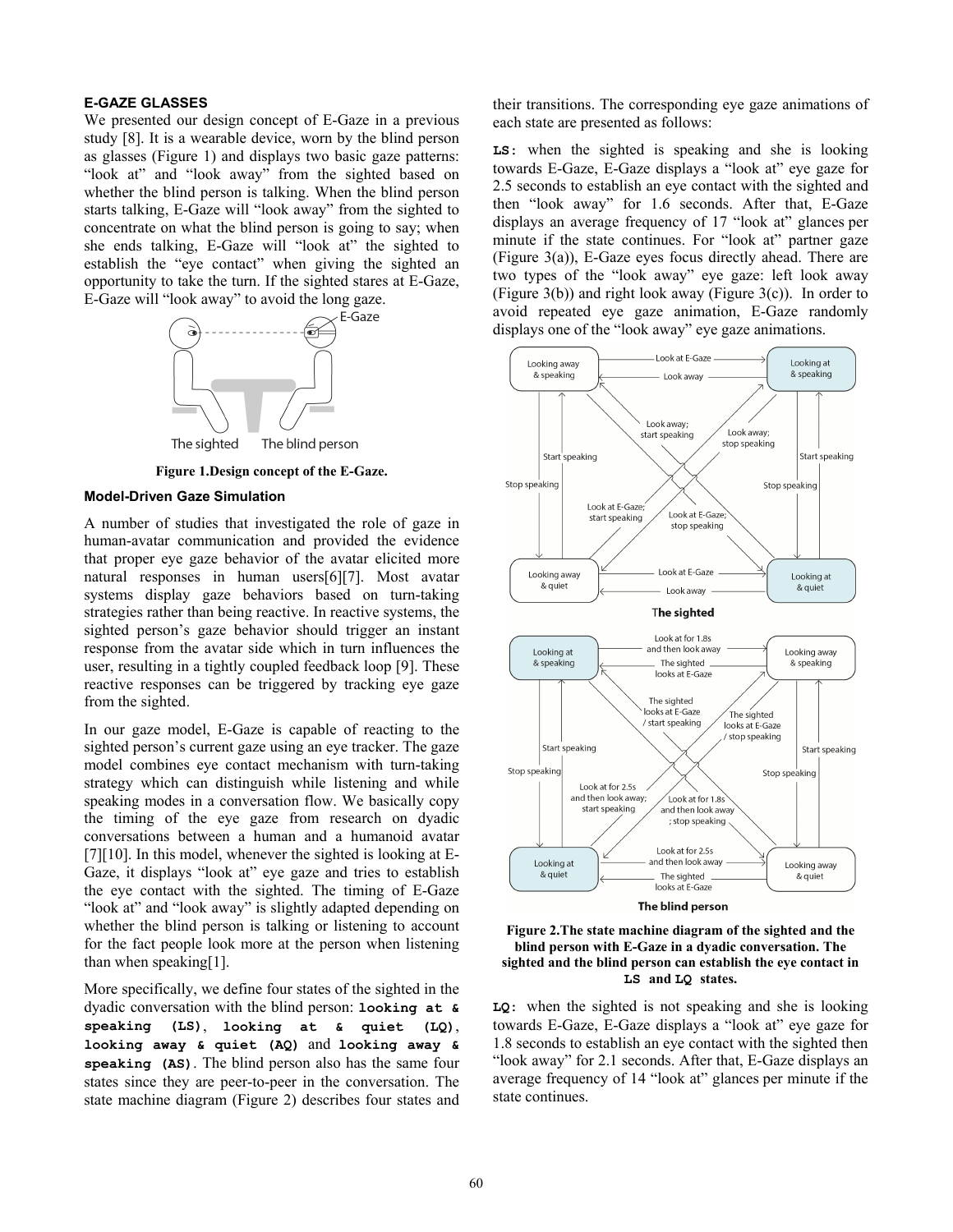**AQ:** when the sighted is not speaking and she is not looking towards E-Gaze, E-Gaze displays a "look away" gaze for 2.1seconds to concentrate on what the blind person is going to say. After that E-Gaze displays an average frequency of 14 "look at" glances per minute if the state continues.

**AS:** when the sighted is speaking and she is not looking towards E-Gaze, E-Gaze displays an average frequency of 17 "look at" glances per minute if the state continues.



**Figure 3 Face-on views of E-Gaze looking "at" and "away".** 

#### **System**

In the previous study[11], we used an Eye Tribe Tracker to detect the eye gaze from the sighted. The sighted used her gaze to control five gaze animations of the E-Gaze: look up, look down, look left, look right and look at. The system was programmed in Java. In this work, the system implements the gaze model. The gaze animation of the E-Gaze is driven by two sensors: the gaze signal from the Eye Tribe and the audio signal from the sound detector. The Eye Tribe is used to detect the gaze signal from the sighted to provide input for eye contact mechanism, while the sound detector is used to detect the blind person's speaking for turn-taking strategy. The E-Gaze system consists of an Eye Tribe Tracker, an Arduino microcontroller, a Bluetooth module, two uOLED-160-G2 display modules with an embedded GOLDELOX graphics processor, a sound detection sensor module and a physical glasses-shaped prototype fabricated using a 3D printer (Figure 4). Figure 5 shows the overview of the E-Gaze.



**Figure 4.The exploded view of the prototype for the E-Gaze** 

In a dyadic-conversation setting, in order to detect the blind person's speaking clearly, the sound detector is fixed on a flexible rod that can be adjusted to near her mouth (Figure 4). We lower the sensitivity of the sound detector, to make it only detect the speaking from the blind person rather than

the sighted. We use the real human's eye gaze video to display on OLED display. It needs to be saved onto the SD card in a raw format readable by GOLDELOX graphics processors.



**Figure 5.Overview of the E-Gaze system.** 

For the calibration, a graphical user interface (GUI) with 15 targeted area is created to detect the point of the interest where the sighted fixates in real-time (Figure  $6(a)$ ). When the sighted fixates on one of the target areas, the E-Gaze system activates the corresponding area to display the red points. It indicates that the sighted is now looking at the direction of the target area. The target area is parallel with the E-Gaze, so when the laptop is removed after calibration (Figure 6(b)), the sighted is equal to looking at the E-Gaze.

When the sighted looks at the E-Gaze, the system sends the command to the Arduino over a wireless Bluetooth connection. To enable the E-Gaze to interact and respond to the sighted person's eye gaze, the position of the E-Gaze is predetermined, and should be within the Eye Tribe Tracker's tracking area. The Eye Tribe Tracker detects eye gaze from the sighted, and if her gaze point corresponds to the position of the E-Gaze, a command is sent out via Bluetooth adapter from the laptop to a Bluetooth module connected to the Arduino. At the moment, E-Gaze displays a "look at" eye gaze to establish the eye contact with the sighted.



**Figure 6.(a)Calibration;(b)E-Gaze.** 

#### **EXPERIMENTAL DESIGN**

We have planned an experiment that uses the E-Gaze system as a test bed to find out how the sighted perceive the blind person with the E-Gaze in face-to-face communication. The purpose of the experiment is two-fold: first to test whether simulating the eye appearance image for the blind person improves the conversation quality with the sighted in face-to-face communication compared to not having the eye gaze image (i.e. E-Gaze without gaze display and it is used only as the black glasses). The second,